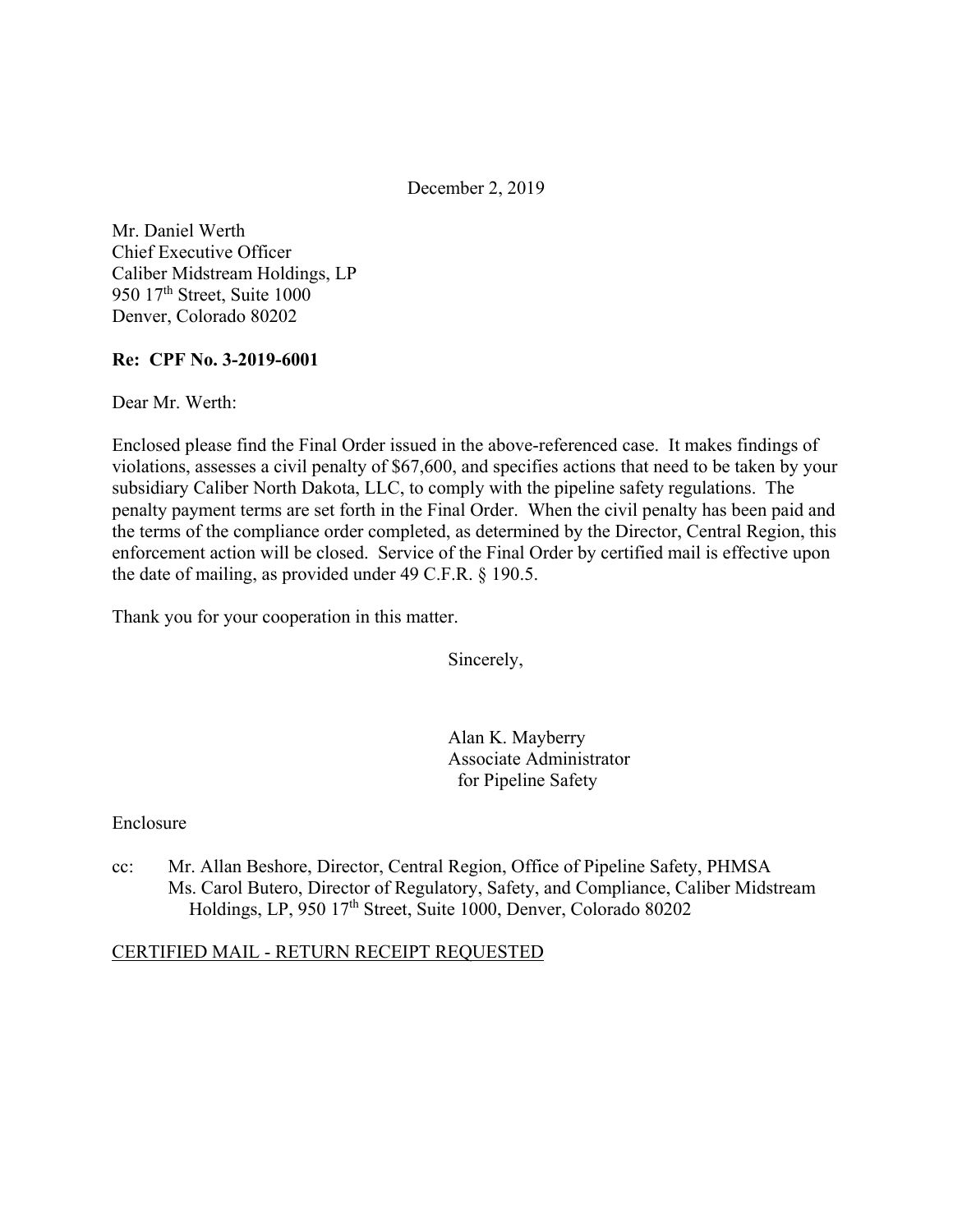## **U.S. DEPARTMENT OF TRANSPORTATION PIPELINE AND HAZARDOUS MATERIALS SAFETY ADMINISTRATION OFFICE OF PIPELINE SAFETY WASHINGTON, D.C. 20590**

**)** 

**)** 

**)** 

**In the Matter of )** 

Caliber North Dakota, LLC,  $\qquad \qquad$  (PF No. 3-2019-6001)  **a subsidiary of Caliber Midstream Holdings, LP, )** 

 $\overline{\phantom{a}}$ 

**\_\_\_\_\_\_\_\_\_\_\_\_\_\_\_\_\_\_\_\_\_\_\_\_\_\_\_\_\_\_\_\_\_\_\_\_\_\_\_\_\_\_\_\_\_** 

**Respondent. )** 

### **FINAL ORDER**

On March 8, 2017, pursuant to 49 U.S.C. § 60117, a representative of the Pipeline and Hazardous Materials Safety Administration (PHMSA), Office of Pipeline Safety (OPS), inspected the Safety-Related Condition Report (PHMSA Reference 20170019) (SRCR)<sup>1</sup> of Caliber North Dakota, LLC (Caliber or Respondent), a subsidiary of Caliber Midstream Holdings, LP, pertaining to facilities near Alexander, North Dakota. Caliber Midstream Holdings' services include crude oil and natural gas gathering, transportation, treating and processing; produced water transportation and disposal in Caliber operated injection wells; and freshwater sourcing and transportation by pipeline linked to various points of supply.2

As a result of the inspection, the Director, Central Region, OPS (Director), issued to Respondent, by letter dated April 29, 2019, a Notice of Probable Violation, Proposed Civil Penalty, and Proposed Compliance Order (Notice). In accordance with 49 C.F.R. § 190.207, the Notice proposed finding that Caliber had committed three violations of 49 C.F.R. Part 195 and proposed assessing a civil penalty of \$67,600 for the alleged violations. The Notice also proposed ordering Respondent to take certain measures to correct the alleged violations.

After requesting and receiving an extension of time to respond, Caliber responded to the Notice by letter dated July 22, 2019 (Response). Caliber stated that it was "electing to contest the allegations" in the Notice, but failed to challenge the allegations relating to Items 1 and 3, as well as Item 3's associated penalty.<sup>3</sup> Caliber contested the allegation of violation for Item 2, and the proposed penalties associated with Items 1 and 2. On August 28, 2019, the company provided an email with additional information, admitting the violations for Items 1 and 2 (Supplemental Response). Respondent did not request a hearing and therefore has waived its right to one.

<sup>3</sup> Response, at 1.

 1 Pipeline Safety Violation Report (Violation Report), (Apr. 29, 2019) (on file with PHMSA), at Exhibit A.

<sup>&</sup>lt;sup>2</sup> Caliber Midstream Holdings, LP, is a joint venture supported by capital contributions from BlackRock's Global Energy & Power Infrastructure Fund and Triangle Petroleum Corporation. <http://www.calibermidstream.com/about> (*last accessed* Sept. 18, 2019).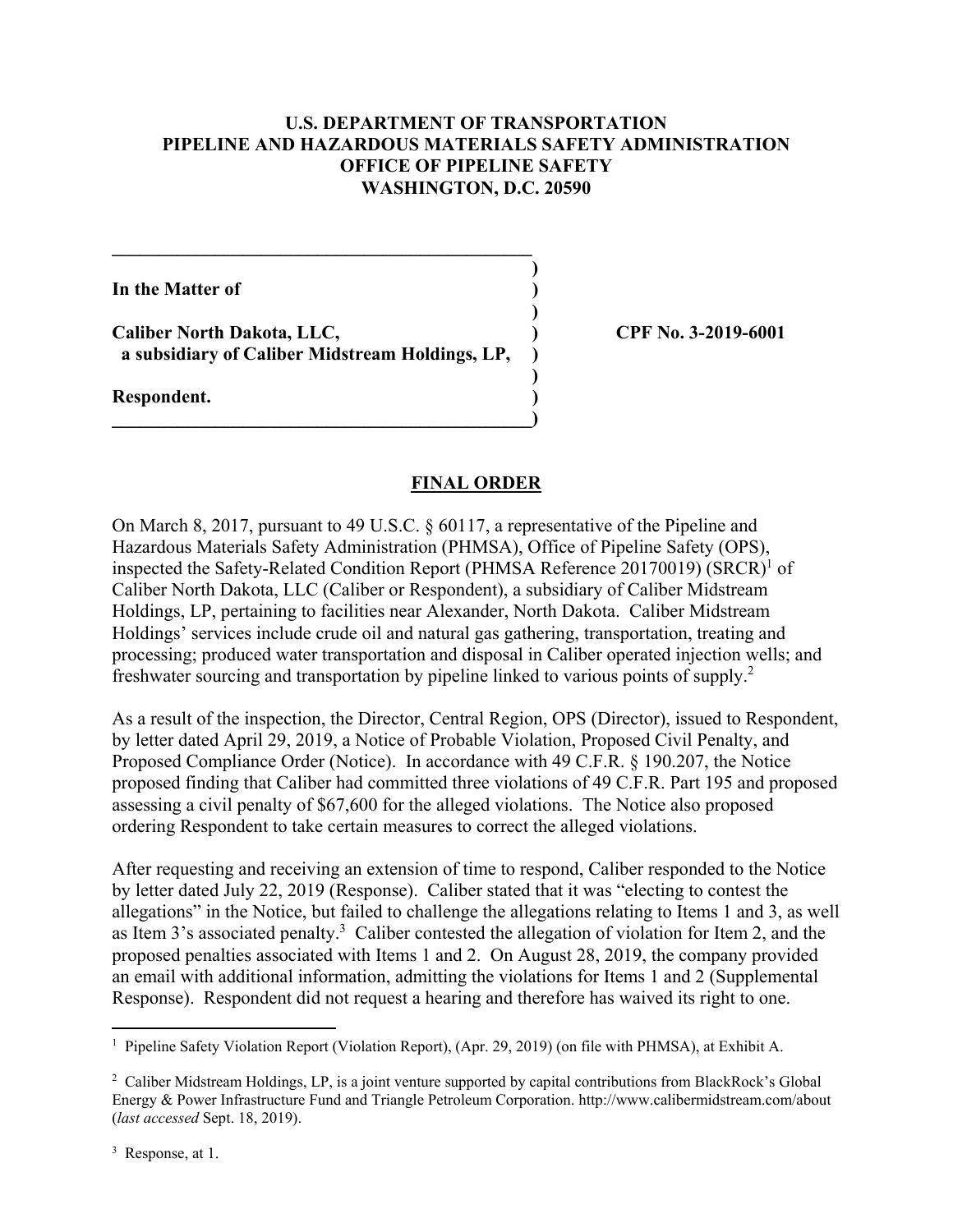# **FINDINGS OF VIOLATION**

The Notice alleged that Respondent violated 49 C.F.R. Part 195, as follows:

**Item 1:** The Notice alleged that Respondent violated 49 C.F.R. § 195.402(d)(3), which states:

# **§ 195.402 Procedural manual for operations, maintenance, and emergencies.**

(a) *General*. Each operator shall prepare and follow for each pipeline system a manual of written procedures for conducting normal operations and maintenance activities and handling abnormal operations and emergencies ...

 $(b)$  ...

(d) *Abnormal operation*. The manual required by paragraph (a) of this section must include procedures for the following to provide safety when operating design limits have been exceeded:

 $(1)$  ...

(3) Correcting variations from normal operation of pressure and flow equipment and controls.

The Notice alleged that Respondent violated 49 C.F.R. § 195.402(d)(3) by failing to follow its manual of written procedures for handling abnormal operations when it failed to correct variations from normal operations of pressure equipment and controls on its Alex Crude Oil Facility. Specifically, the Notice alleged that in the mandated SRCR filed by Caliber on March 3, 2017 that a subsequent PHMSA investigation revealed violations by Caliber employees that led to the Safety related condition, as defined in §195.55. The company indicated that on February 27, while performing a lower-explosive-limit and hydrogen sulfide detector calibration, a company instrumentation and electrical (I&E) technician acknowledged alarms, but failed to inspect and confirm the opening of the facility's emergency shutdown valve. The valve remained closed, thereby creating an abnormal operation. Instead of correcting the variation from normal operations, the I&E technician continued his calibrations tests, which resulted in the pipeline pressure rising to 522 pounds per square inch (psig) on its 150 psig normal operating system.

According to the Notice, Caliber's abnormal operations procedures (Rev. 5/12/2014), Section 13.1, provides that "[a]ctivation of any safety device" constitutes an example of an abnormal operating condition. Under "Follow-up," the procedure states: "After an abnormal operating condition has been corrected, check variations from normal operation (at critical locations in the system) to determine continued integrity and safe operation." The I&E technician nor any Caliber employee on scene did not follow the Caliber's abnormal operating procedures after the Alex Crude Oil Facility experienced an activation of the emergency shut down safety device thereby allowing an overpressurization event to occur.

Respondent did not contest this allegation of violation. Accordingly, based upon a review of all of the evidence, I find that Respondent violated 49 C.F.R. § 195.402(d)(3) by failing to follow its manual of written procedures for handling abnormal operations when it failed to correct variations from normal operations of pressure equipment and controls on its Alex Crude Oil Facility.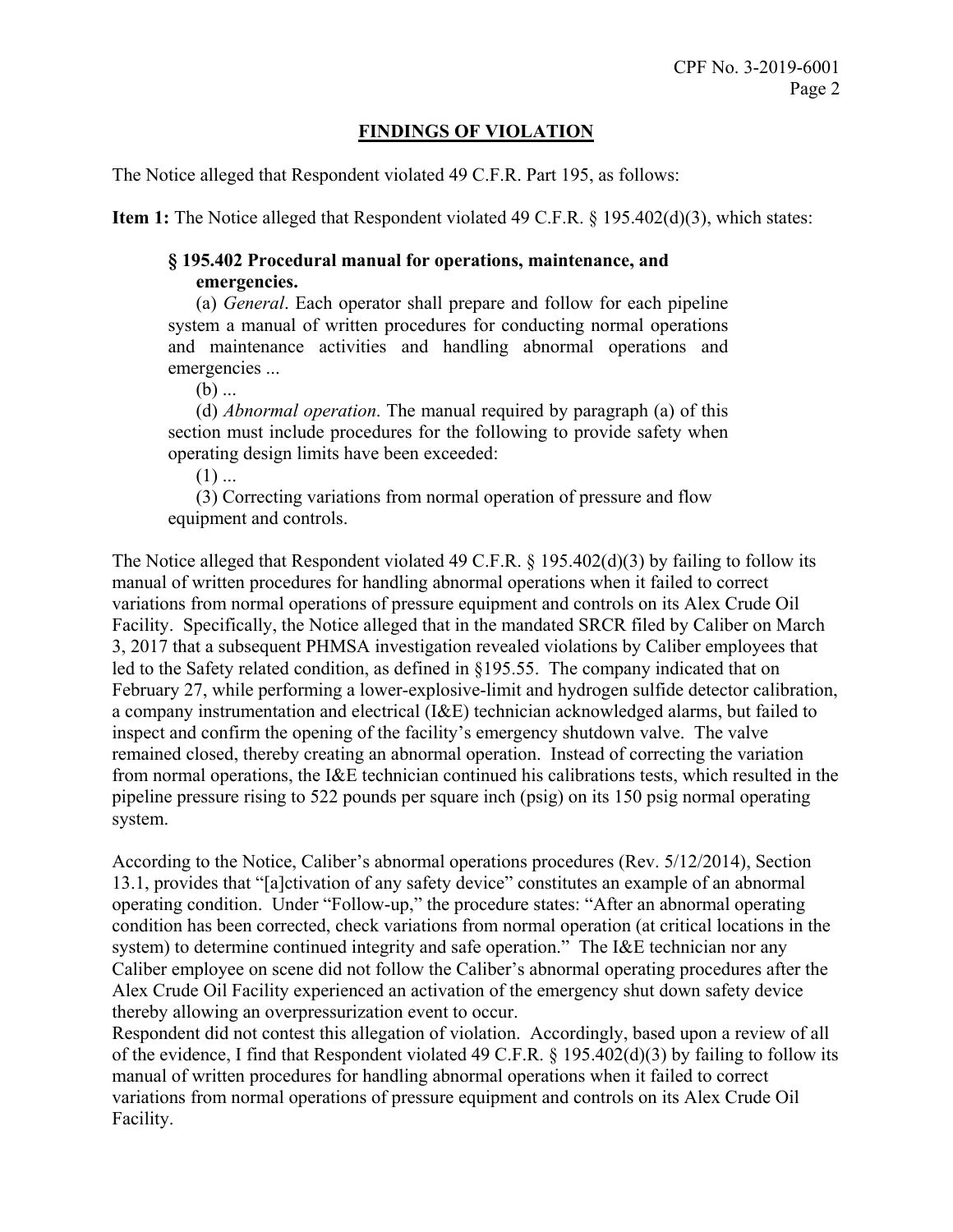**Item 2:** The Notice alleged that Respondent violated 49 C.F.R. § 195.406(b), which states:

### **§ 195.406 Maximum operating pressure.**

 $(a)$  ....

(b) No operator may permit the pressure in a pipeline during surges or other variations from normal operations to exceed 110 percent of the operating pressure limit established under paragraph (a) of this section. Each operator must provide adequate controls and protective equipment to control the pressure within this limit.

The Notice alleged that Respondent violated 49 C.F.R. § 195.406(b) by failing to provide adequate controls and protective equipment to limit the pressure of its pipeline to 110 percent of maximum operating pressure (MOP). Specifically, the Notice alleged that, on February 27, 2017, Caliber's pipeline rose to a recorded pressure of 522.75 psig and an estimated pressure of 630 psig at its lowest elevation. The normal operating pressure was 150 psig and its maximum allowable pressure on this line was established as 500 psig. Therefore, the pipeline reached a pressure of 126 percent MOP.

In its Response, Caliber contested this violation, stating that its operating pressure did not exceed MOP and that it therefore had adequate controls and protective equipment in place to control the pressure.<sup>4</sup> However, in its Supplemental Response, its Director of Regulatory, Safety and Compliance admitted that the Response was not correct and that "the original information submitted based on elevation calculation shows MOP was exceeded at the lowest elevation of the system."<sup>5</sup>

Accordingly, after considering all of the evidence, I find that Respondent violated 49 C.F.R. § 195.406(b) by failing to provide adequate controls and protective equipment to limit the pressure of its pipeline to 110 percent of MOP.

**Item 3:** The Notice alleged that Respondent violated 49 C.F.R. § 195.505(b), which states:

#### **§ 195.505 Qualification program.**

Each operator shall have and follow a written qualification program. The program shall include provisions to:

 $(a)$  ....

(b) Ensure through evaluation that individuals performing covered tasks are qualified…

The Notice alleged that Respondent violated 49 C.F.R. § 195.505(b) by failing to follow its written operator qualification program to ensure, through evaluation, that individuals performing covered tasks are qualified. Specifically, the Notice alleged that on February 13 or 16 and 21, 2017, an unqualified technician performed the covered task (Task ID 661) of "Launching and Receiving Internal Devices (pigs)" on the Skevolds to Alexander 16-inch Oil Line without being directed and observed by a qualified individual.

 $\overline{a}$ 

<sup>4</sup> Response, at 2.

<sup>5</sup> Supplemental Response, at 1.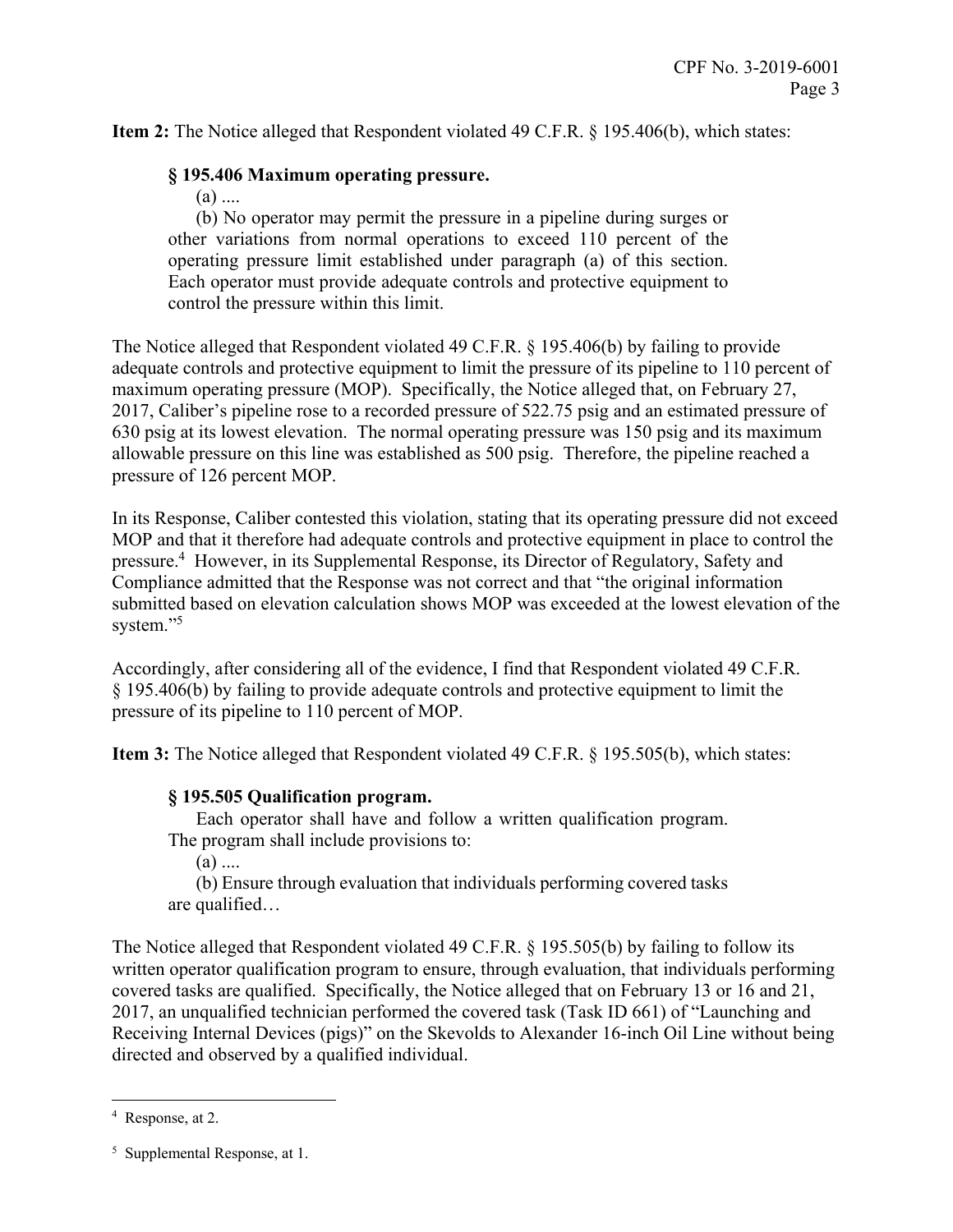Caliber's Operator Qualification Plan in Section 1.0 Scope states: "Caliber OQ Program is designed to ensure that all individuals working on Caliber DOT-regulated pipeline facilities are OQ-qualified to perform specific covered tasks, to document that qualification and to reduce the probability and consequences of incidents and accidents. All Caliber employees as well as Contractors performing these covered tasks will be OQ-qualified under this Program before they perform any covered tasks."

Respondent did not contest this allegation of violation. Accordingly, based upon a review of all of the evidence, I find that Respondent violated 49 C.F.R. § 195.505(b) by failing to follow its written operator qualification program to ensure, through evaluation, that individuals performing covered tasks are qualified.

These findings of violation will be considered prior offenses in any subsequent enforcement action taken against Respondent.

# **ASSESSMENT OF PENALTY**

Under 49 U.S.C. § 60122, Respondent is subject to an administrative civil penalty not to exceed \$200,000 per violation for each day of the violation, up to a maximum of \$2,000,000 for any related series of violations.<sup>6</sup> In determining the amount of a civil penalty under 49 U.S.C. § 60122 and 49 C.F.R. § 190.225, I must consider the following criteria: the nature, circumstances, and gravity of the violation, including adverse impact on the environment; the degree of Respondent's culpability; the history of Respondent's prior offenses; any effect that the penalty may have on its ability to continue doing business; and the good faith of Respondent in attempting to comply with the pipeline safety regulations. In addition, I may consider the economic benefit gained from the violation without any reduction because of subsequent damages, and such other matters as justice may require. The Notice proposed a total civil penalty of \$67,600 for the violations cited above.

**Item 1:** The Notice proposed a civil penalty of \$22,400 for Respondent's violation of 49 C.F.R. § 195.402(d)(3), for failing to follow its manual of written procedures for handling abnormal operations when it failed to correct variations from normal operations of pressure equipment and controls on its Alex Crude Oil Facility.

In its Response, Caliber contested the proposed penalty and requested that it be reduced. The company contended that the Violation Report incorrectly stated, under Part E5 "Circumstances," that "PHMSA or a State Partner discovered the violation." Caliber claimed, on the contrary, that PHMSA became aware of the violation through Caliber's own self-reported Safety-Related Condition Report.<sup>7</sup> Therefore, Caliber asserted that since it had disclosed the over-pressure event through the SRCR, it was entitled to a reduced penalty under Part E5 of the Violation Report and penalty worksheet.

I disagree. The language in the Violation Report is clear. Part E5 states, in boldface type, that the lower penalty for self-reporting "**Does not apply to operator post-accident/incident self-**

7 Response, at 1.

 6 These amounts are adjusted annually for inflation. *See* 49 C.F.R. § 190.223.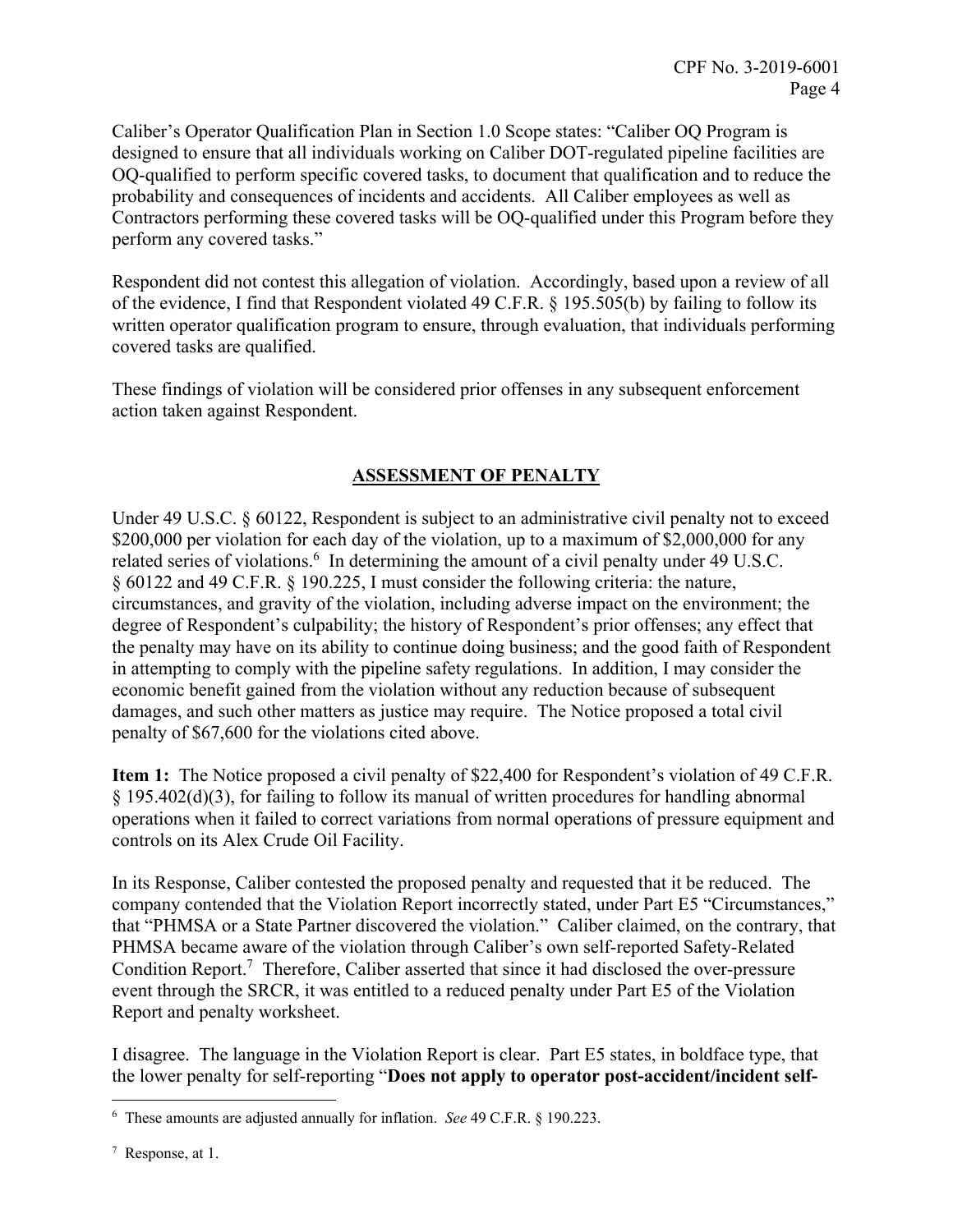**reporting.**" Operators are required to promptly file post-accident reports and SRCRs, as was done in this case, and the violation was discovered by PHMSA through a routine review of such reports. Therefore, the selection of "PHMSA or a State Partner discovered the violation" in Part E5 is correct and the company does not qualify for a reduced penalty.

Accordingly, having reviewed the record and considered the assessment criteria, I assess Respondent a civil penalty of \$22,400 for violation of 49 C.F.R. § 195.402(d)(3).

**Item 2:** The Notice proposed a civil penalty of \$22,400 for Respondent's violation of 49 C.F.R. § 195.406(b), for failing to provide adequate controls and protective equipment to limit the pressure on its pipeline to 110 percent of MOP.

Caliber contested the proposed penalty and requested that it be eliminated or reduced. The company repeated its argument regarding whether a SRCR is considered a "self-report" when calculating a penalty under Part E5 "Circumstances" of the Violation Report. I have rejected this argument above.

It also argued that the Violation Report failed to recognize under Part E5 "Circumstances" that the violation had ended and was not "ongoing." Caliber stated that it "promptly began an internal investigation of the event and voluntarily began putting corrective procedures in place." Caliber, however, did not take into account the rest of Part E5, which states: "If the violation was not remedied before the end of inspection activities, enter the last known date of the violation… and indicate Ongoing." The violation was not remedied by March 8, 2017, the end date of the inspection activities, so therefore the Violation Report is accurate.

Caliber also claimed that the Violation Report was incorrect in stating under "Circumstances" that the duration of the violation was over 10 days. Caliber argued that "[t]he entire event was resolved in 6.5 hours. The controls were in place prior to the surge event to prevent a surge event that would have constituted a violation." Caliber misunderstands the extent of the violation. Section 195.406(b) requires that the operator not allow its pipeline pressure to exceed 100 percent of the operating pressure limit, and also that each operator provide adequate controls and protective equipment to control the pressure within this limit. While the pressure surge in this case may have only lasted 6.5 hours, Caliber did not complete its check or correct the problem through the addition of certain alarms until March 10, 2017, which was more than 10 days after the February 27 event. I am therefore unpersuaded by this argument.

Finally, Caliber argued that it did not receive proper credit under Part E5 "Culpability" of the Violation Report for actions it took following the incident. It reiterated that the Violation Report is incorrect because Caliber does not agree that PHMSA discovered the violation. Rather, it believes that since the violation is based on Caliber's SRCR, Caliber should receive credit for self-reporting. It also stated that "[p]rior to its submittal of its SRCR Caliber identified, planned, scheduled and timely completed seven different follow-up / corrective actions. These follow-up / corrective actions were listed [in the] SRCR."<sup>8</sup>

I have already rejected Caliber's argument that the SRCR was a "self-report." Likewise, Caliber is required to follow Federal pipeline safety regulations. While the actions taken by Caliber

 $\overline{a}$ 8 Response, at 2.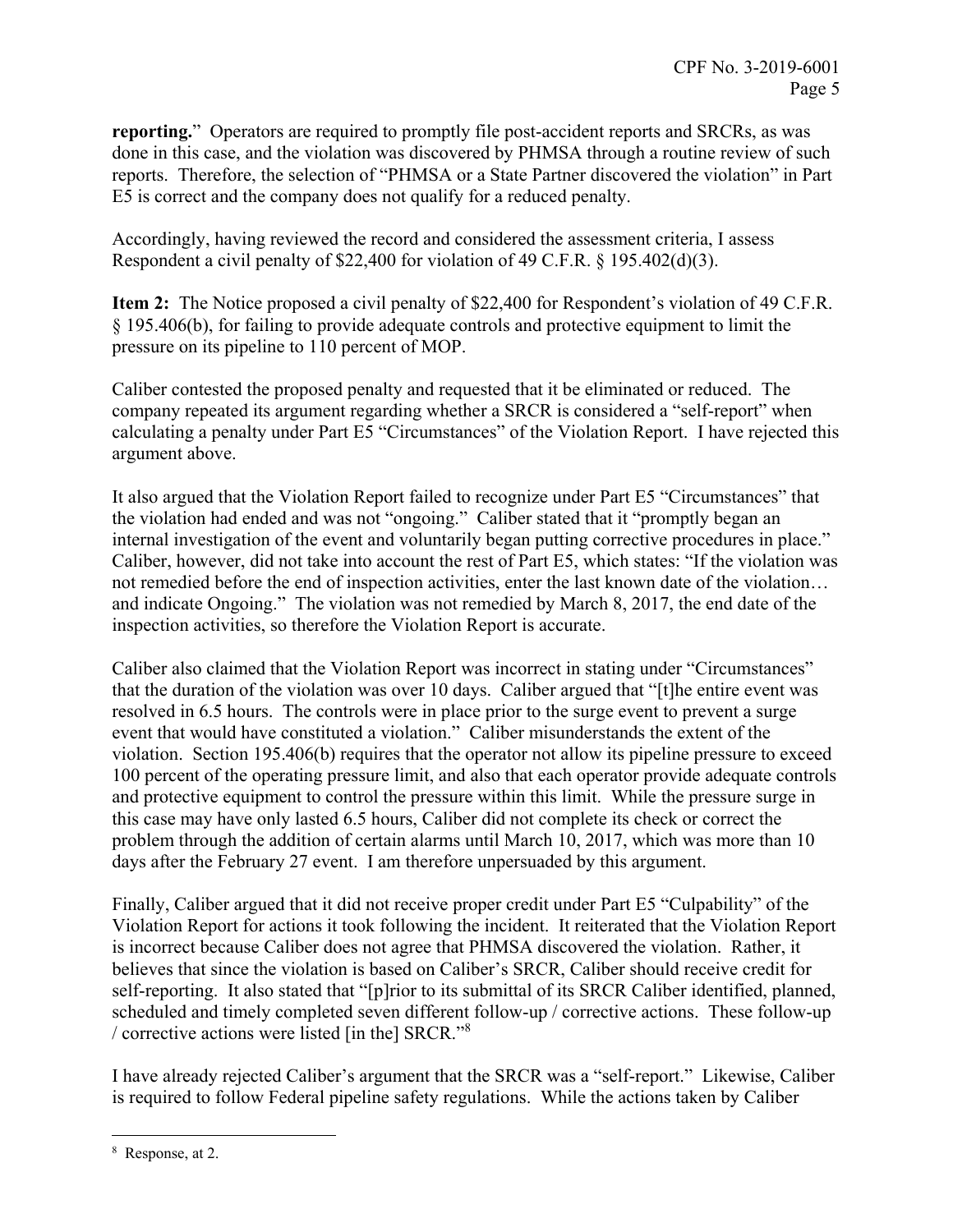following the incident are commendable, they are actions that any prudent operator would be expected to take in the aftermath of a safety-related condition. It cannot expect to receive credit for steps taken to come into compliance with requirements it must follow by law. I therefore reject this argument.

Accordingly, having reviewed the record and considered the assessment criteria, I assess Respondent a civil penalty of \$22,400 for violation of 49 C.F.R. § 195.406(b).

**Item 3:** The Notice proposed a civil penalty of \$22,800 for Respondent's violation of 49 C.F.R. § 195.505(b), for failing to follow its written qualification program provisions to ensure, through evaluation, that individuals performing covered tasks are qualified. Caliber did not contest the proposed penalty associated with this violation. Accordingly, having reviewed the record and considered the assessment criteria, I assess Respondent a civil penalty of \$22,800 for violation of 49 C.F.R. § 195.505(b).

In summary, having reviewed the record and considered the assessment criteria for each of the Items cited above, I assess Respondent a total civil penalty of **\$67,600**.

Payment of the civil penalty must be made within 20 days of service. Federal regulations (49 C.F.R. § 89.21(b)(3)) require such payment to be made by wire transfer through the Federal Reserve Communications System (Fedwire), to the account of the U.S. Treasury. Detailed instructions are contained in the enclosure. Questions concerning wire transfers should be directed to: Financial Operations Division (AMK-325), Federal Aviation Administration, Mike Monroney Aeronautical Center, 6500 S MacArthur Blvd, Oklahoma City, Oklahoma 79169. The Financial Operations Division telephone number is (405) 954-8845.

Failure to pay the \$67,600 civil penalty will result in accrual of interest at the current annual rate in accordance with 31 U.S.C. § 3717, 31 C.F.R. § 901.9 and 49 C.F.R. § 89.23. Pursuant to those same authorities, a late penalty charge of six percent (6%) per annum will be charged if payment is not made within 110 days of service. Furthermore, failure to pay the civil penalty may result in referral of the matter to the Attorney General for appropriate action in a district court of the United States.

# **COMPLIANCE ORDER**

The Notice proposed a compliance order with respect to Item 2 in the Notice for the violation of 49 C.F.R. § 195.406(b). Under 49 U.S.C. § 60118(a), each person who engages in the transportation of hazardous liquids or who owns or operates a pipeline facility is required to comply with the applicable safety standards established under chapter 601. Pursuant to the authority of 49 U.S.C. § 60118(b) and 49 C.F.R. § 190.217, Respondent is ordered to take the following actions to ensure compliance with the pipeline safety regulations applicable to its operations:

> 1. With respect to the violation of § 195.406(b) (**Item 2**), Respondent must test its failsafe system to ensure that it functions properly. Documentation of this testing procedure(s) must be provided to PHMSA for review and approval. Results of this testing must also be provided to PHMSA.